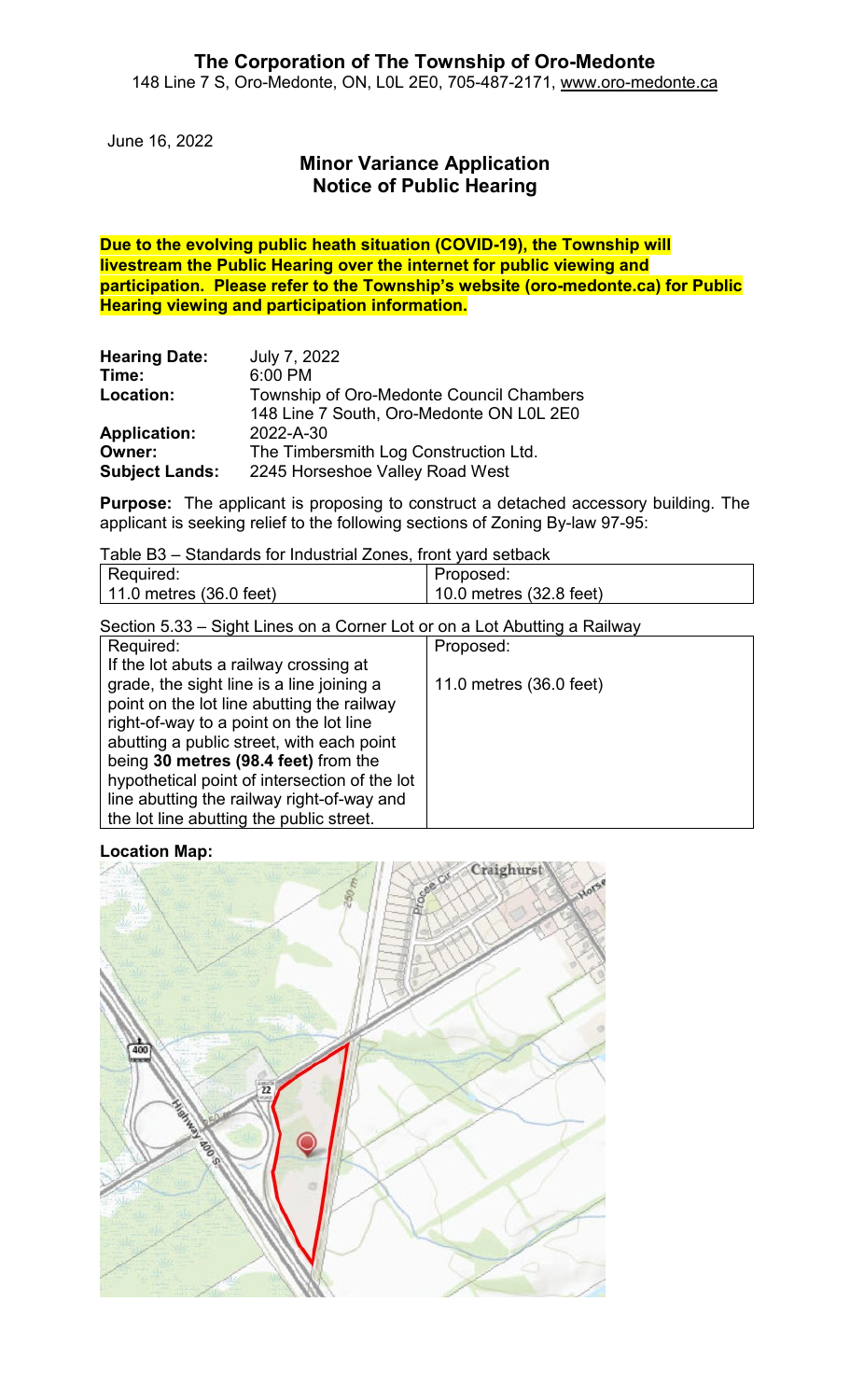## **Have Your Say:**

Input on the application is welcome and encouraged. For specific details regarding public participation during the meeting please check the Township website at [https://www.oro](https://www.oro-medonte.ca/municipal-services/planning-information)[medonte.ca/municipal-services/planning-information.](https://www.oro-medonte.ca/municipal-services/planning-information)

Written submissions can be made by:

- 1. Emailed to [planning@oro-medonte.ca](mailto:planning@oro-medonte.ca) prior to or during the Public Hearing;
- 2. Dropped in the drop box at the Township Administration Office on Line 7 South;
- 3. Faxed to (705) 487-0133; or,
- 4. Mailed through Canada Post.

If a person or public body does not make oral submissions at the public hearing or make written submissions prior to the decision on this application, and subsequently submits an appeal of the decision, the Ontario Land Tribunal (OLT) may dismiss the appeal. If you wish to be notified of the decision of the Township of Oro-Medonte in respect to the application, you must make a written request.

Individuals who submit letters and other information to Council and its advisory bodies should be aware that all information, including contact information, contained within their communications may become part of the public record and may be made available through the agenda process, which includes publication on the Township's website.

Written submissions/requests should be directed to:

Township of Oro-Medonte 148 Line 7 South Oro-Medonte, Ontario L0L 2E0 Attn: Secretary Treasurer, Development Services [planning@oro-medonte.ca](mailto:planning@oro-medonte.ca)

#### **More Information:**

For further information, please contact the Secretary-Treasurer during regular office hours Monday to Friday 8:30 a.m. to 4:30 p.m. A copy of the Staff Report will be available to the public on June 30, 2022 on the Township's Web Site: [www.oro-medonte.ca](http://www.oro-medonte.ca/) or from the Development Services Department.

Andy Karaiskakis Secretary-Treasurer